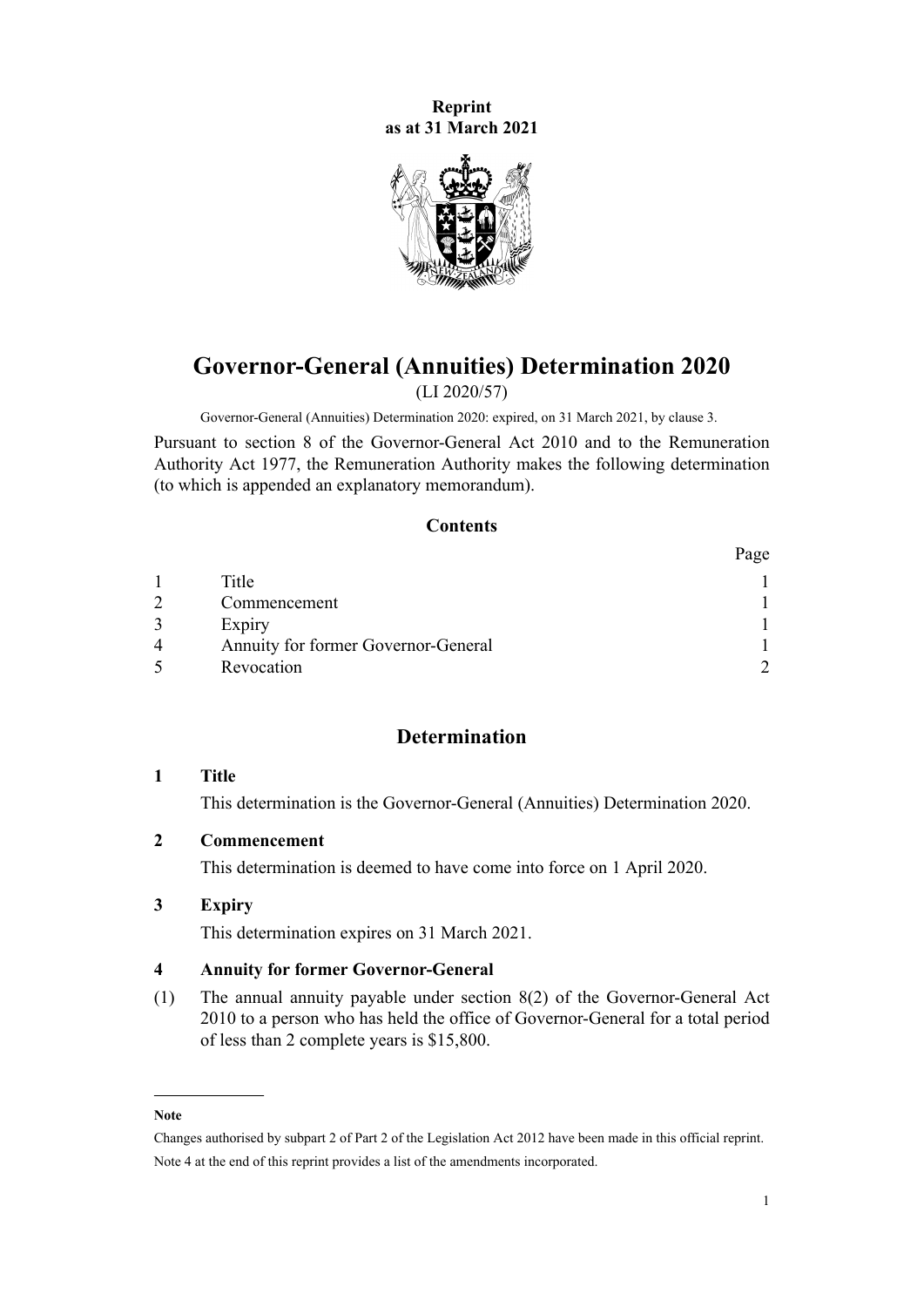- <span id="page-1-0"></span>(2) The annual annuity payable under [section 8\(3\)](http://legislation.govt.nz/pdflink.aspx?id=DLM2999125) of the Governor-General Act 2010 to a person who has held the office of Governor-General for a total period of 2 or more complete years is the lesser of the following:
	- (a) \$15,800 for each complete year of the total period for which the person held the office (not exceeding 5 years):
	- (b) \$79,000 (the maximum annual annuity payable).

## **5 Revocation**

The [Governor-General \(Annuities\) Determination 2019](http://legislation.govt.nz/pdflink.aspx?id=LMS180410) (LI 2019/70) is revoked.

Dated at Wellington this 7th day of April 2020.

Fran Wilde, Chairperson.

Geoff Summers, Member.

> Len Cook, Member.

#### **Explanatory memorandum**

*This memorandum is not part of the determination, but is intended to indicate its general effect.*

This determination is deemed to have come into force on 1 April 2020. It sets out the rate of the annuity payable to a former Governor-General.

The [Remuneration Authority Act 1977](http://legislation.govt.nz/pdflink.aspx?id=DLM15636) requires the Authority to consider a number of criteria in determining the annuity payable to a former Governor-General. The Authority must have regard to the need to be fair both to the people whose remuneration (including annuities) is being determined and to the taxpayer. And the Authority must take into account any prevailing adverse economic conditions.

Given the predicted effect that COVID-19 will have on the New Zealand economy, taxpayers, and society in general during the coming year, the Authority has made the difficult decision to maintain the rate of the annuity payable to a former Governor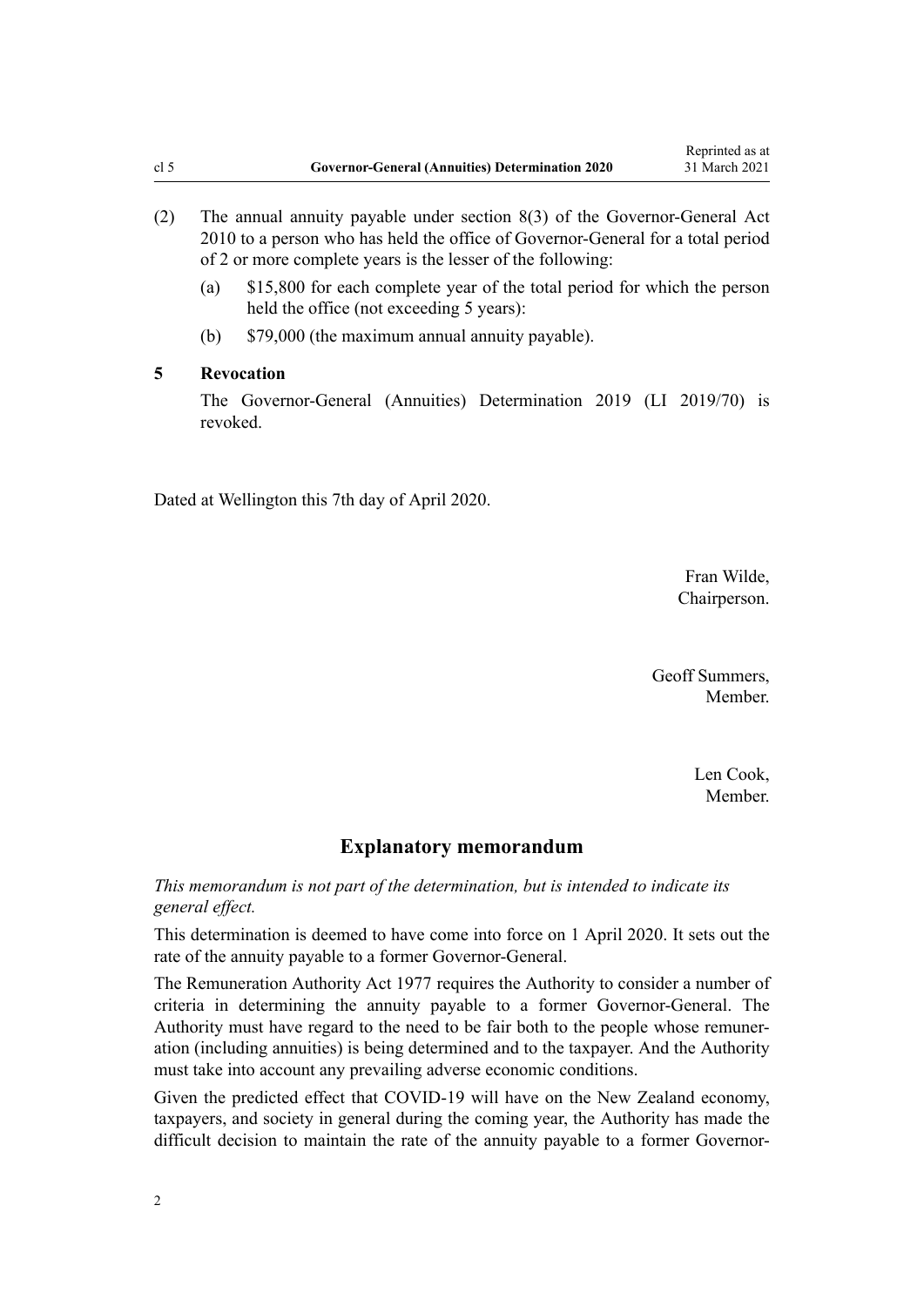General at the 2019/20 level. In making this decision, the Authority believes it has struck the right balance of being fair to the taxpayers and being fair to the group of persons who receive this annuity.

Therefore, the yearly rate of the annuity remains at \$15,800 from 1 April 2020, with the maximum annuity payable remaining at \$79,000 per annum.

The rate of the annuity is the same regardless of whether the former Governor-General held office for a total period of less than 2 complete years or for a total period of 2 complete years or more. If a former Governor-General held office for 2 complete years or more, the annual annuity payable is determined by multiplying the yearly rate by each complete year of the period that the Governor-General held office, up to a maximum of 5 years.

[Section 9](http://legislation.govt.nz/pdflink.aspx?id=DLM2999126) of the Governor-General Act 2010 (the **Act**) provides that if a former Governor-General dies, the surviving spouse or partner is to be paid an annuity at half of the yearly rate that would have been payable if the person had not died.

[Section 8\(4\)](http://legislation.govt.nz/pdflink.aspx?id=DLM2999125) of the Act provides that the annuity is payable from the date that is 6 months after the date on which the person ceased to hold office as Governor-General.

The annuity recognises the contribution made to the country by a former Governor-General when that person was in the role and it also recognises the role of the former Governor-General's spouse or partner. In addition, it takes account of the former Governor-General's ongoing commitments after their term of office has ended.

This determination takes into account a range of factors, including the pay for other senior positions where the Remuneration Authority sets the remuneration.

This determination is for the year beginning 1 April 2020 and ending on 31 March 2021.

This determination expires on 31 March 2021.

Issued under the authority of the [Legislation Act 2012](http://legislation.govt.nz/pdflink.aspx?id=DLM2997643). Date of notification in *Gazette*: 9 April 2020.